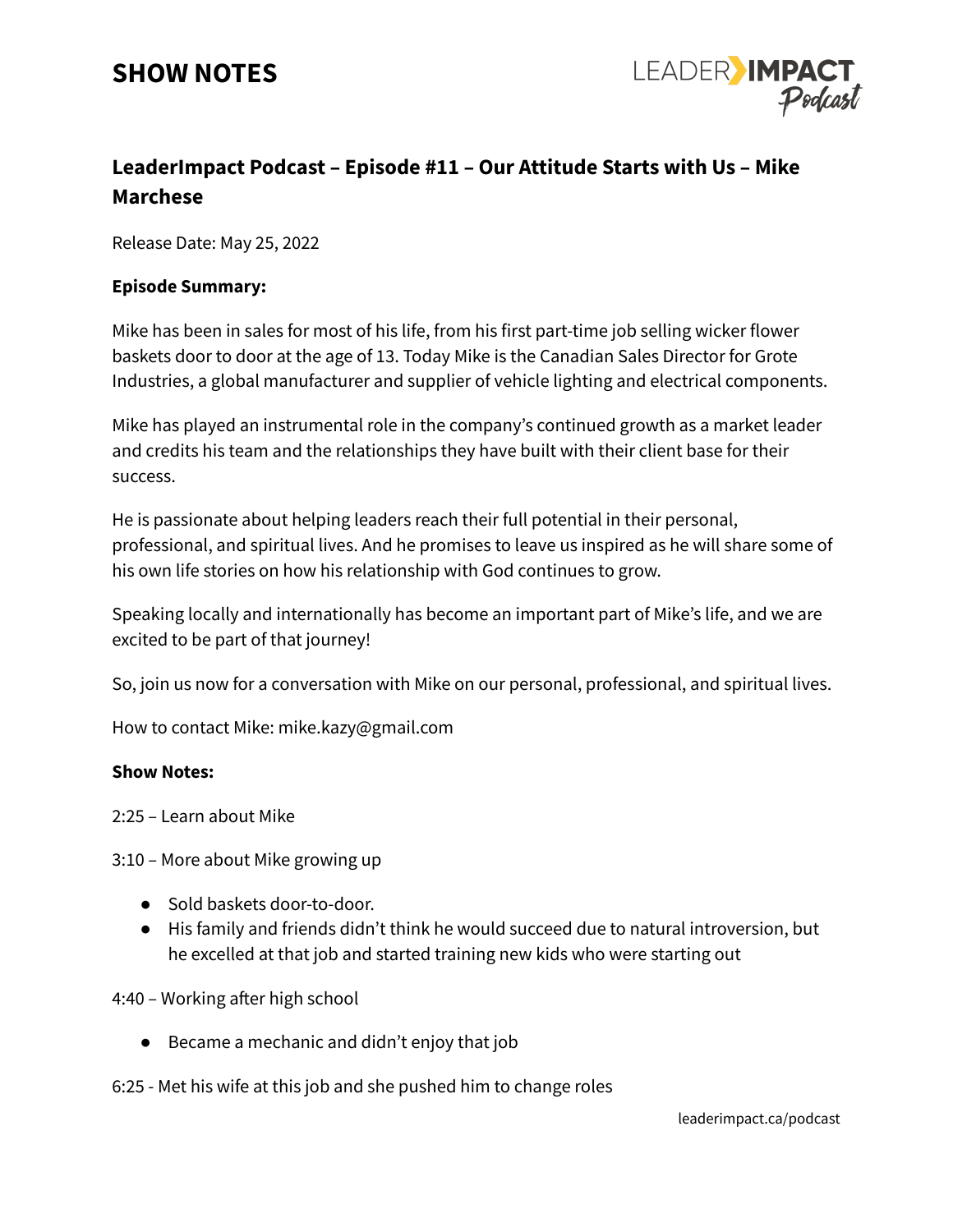

- Thought of sales or law enforcement
- Ended up losing his job and was unemployed for almost a year. Was now married, had a mortgage and his wife was pregnant

## **"There's a bonus if you look for it." ~Mike [Marchese](https://ctt.ac/KcLab)**

Click to tweet

8:00 - Found a job driving a delivery truck, but made more money the previous year when he was on unemployment insurance

- Thought he was having a heart attack. Realized after that he was having an anxiety attack.
- Said a prayer to find a job that paid a specific amount, and promised God he would work as hard as he could. Within 2 weeks a friend called with an opportunity. The sales manager called and offered him the job with a starting salary of the amount he prayed for.
- Job was with Grote Industries and will be with the company for 30 years

10:45 – How Mike handled COVID with his team

- Created an acronym for COVID
	- C Create opportunity. How do they create opportunity during this time? Look for the bonus
	- O Others. Be others-focused. Get eyes off of themselves
	- V Value. How do they bring value to their customers?
	- I Inspiration. Find something that inspires you.
	- D Daily gratefulness. Focus on the positive and what we have to be thankful for.

# **"Focus on the [positive](https://ctt.ac/Ra9db) and what we have to be grateful for." ~Mike [Marchese](https://ctt.ac/Ra9db)**

Click to tweet

20:35 – Book that changed Mike

- Wasn't a big reader, but listed to tapes. Was on the road for 70,000 km a year
- What he learned: